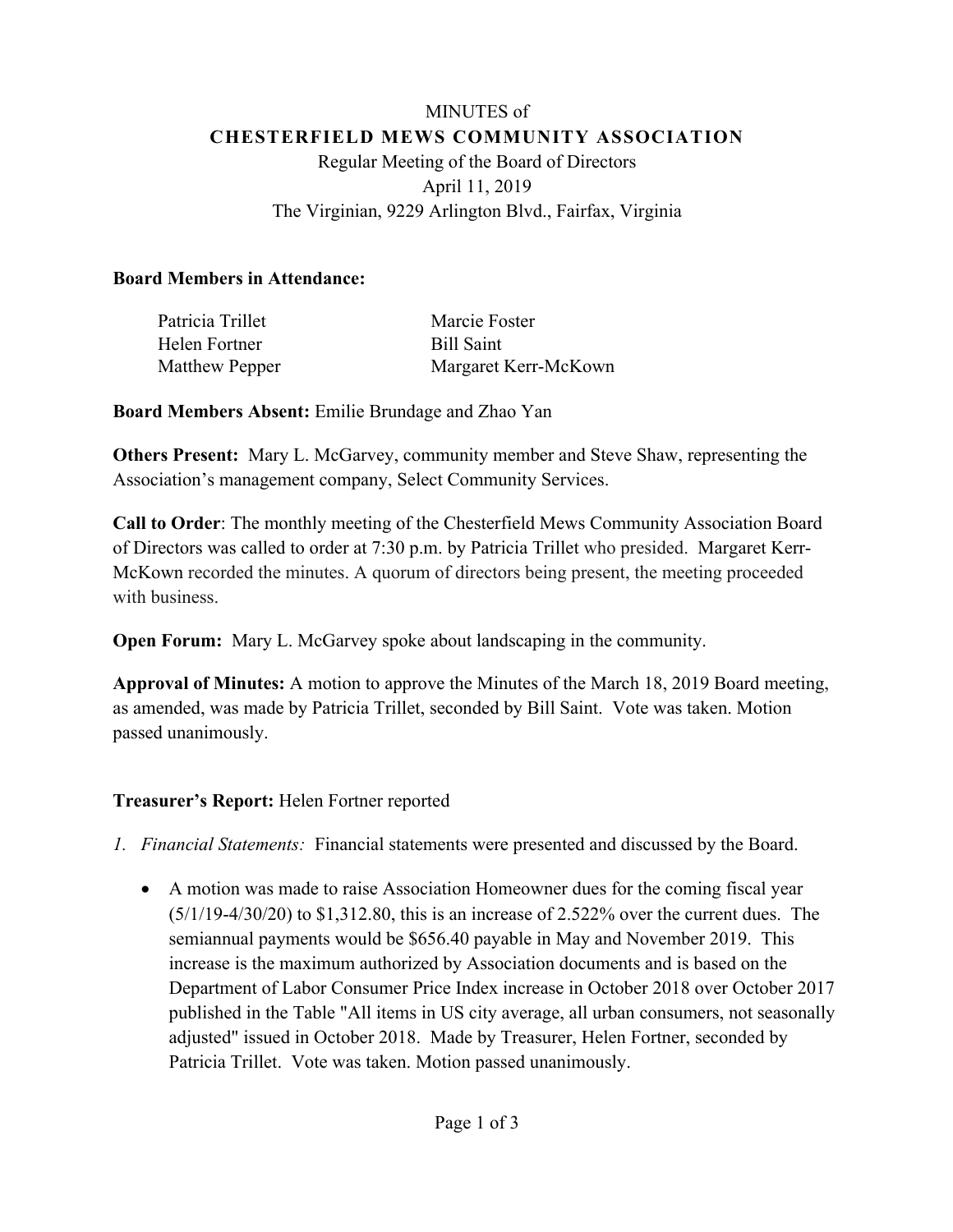• The Board discussed of current rates of return on Association funds and the possibility of higher rates of return. A motion was made to direct the community's property management company, Select Community Services, to create a Money Market account in the amount of \$250,000.00 with Congressional bank funded by transferring \$170,000.00 out of the Reserve Funds from the existing money market account (Access National Bank MM-3155) and \$80,000 from operating funds. The motion was made by Treasurer, Helen Fortner, seconded by Patricia Trillet. Vote was taken. Motion passed unanimously.

#### **Unfinished Business:**

- *1. Upper Readsborough Court RFP Proposals:* Recently received bids were presented and discussed by the Board.
- *2. Revision to Association documents regarding courtyards:* The Working Group is confirming language and will report progress at the next meeting.
- *3. Paving:* Bill Saint reported that he and Margaret Kerr-McKown walked the community with Bob Brown, P.E. with J2 to view the current condition of the paving. Mr. Brown will have more information available for Board review by the end of April.

#### **Committee and Work Area Reports:**

- 1. *Grounds:* Bill Saint reported on several areas of activity around the community. A chief area of concern is the condition of the maple trees along Readsborough Court. The arborist reported indications of disease in most of the trees that will result in the trees dying.
- 2. *Architectural Control Committee:* No report.
- 3. *Communications:* Marcie Foster reported that the Spring newsletter is in draft form and will be out in the next few weeks.

#### **New Business:**

- *1. Annual Meeting Preparations*:
	- Budget: A draft budget was presented and discussed by the Board. The next Board meeting on 20 May will be a special meeting to finalize the 2019-2020 fiscal year budget.